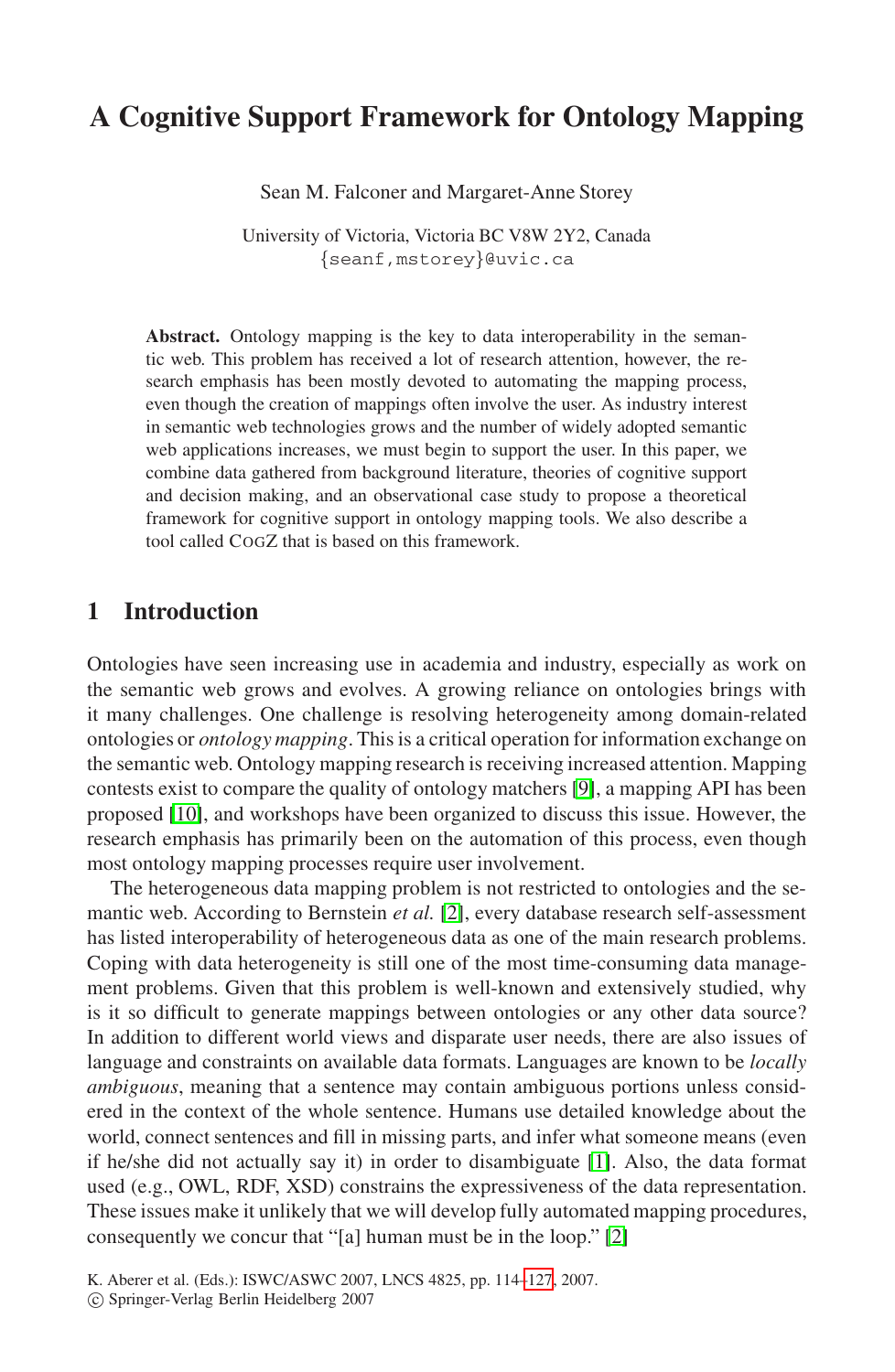Research has largely ignored the issue of user intervention and instead has focused on algorithms to compute candidate mappings. Many research tools provide only file dumps of potential mappings [7] or interfaces that quickly become unmanageable [23]. The responsibility of working through the mass of data computed by these algorithms is left to the user. This can be extremely difficult, requiring tremendous patience and an expert understanding of the ontology domain, terminology, and semantics. Contrary to this research trend, we feel that since the human is critical to the success of the mapping procedure, we must address and emphasize user needs. We believe that we must first try to understand the decision making processes used in the mapping task. By understanding these processes, *cognitive support* can be introduced to the tools to reduce the *cognitive load* experienced by users. We believe that user interfaces that offer more effective cognitive support will provide greater productivity gains than improvements to precision and recall in matching algorithms.

The paper is organized as follows. We begin by discussing ontology mapping tools and research trends in ontology mapping. This is followed by a discussion and analysis of cognitive support and decision making theories and how these relate to ontology mapping. Next, we discuss an observational case study where we observed users performing ontology mappings. The data and analysis from this study is combined with our literature review of mapping tools and cognitive support theories to create a theoretical framework for ontology mapping. The framework describes the process and concepts central to human-guided ontology mapping. Following this, we describe how this framework was used to guide the design of the COGZ ontology mapping tool.

# **2 Mapping Tools**

Ontology mapping is a prerequisite for many semantic web applications including instance mediation across web sites, agent communication over the Internet, web service integration, and query and answer rewriting. The quality of these applications depends largely on the underlying mapping. Many tools exist to help compute mappings. FOAM (Framework for Ontology Alignment and Mapping) [6] performs fully or semiautomatic alignment of two or more OWL ontologies. The alignment algorithm uses heuristics to compute similarity between terms and individual entities. The user supplies a parameter file that specifies alignment location, an optional file of pre-known mappings, and algorithm specifications. The FOAM tool saves computed mappings along [with](#page-13-1) a score [rep](#page-13-2)resenting t[he c](#page-13-3)onfidence in the mapping. FOAM asks the user to verify certain mappings and the user can specify in the parameter file the maximum number of questions that should be posed.

Chimaera [19] is a tool that supports ontology merging and diagnosis. The system has a web-based interface where the user interacts with web forms to upload ontologies, select algorithm parameters, and merge similar ontology entities. The merge algorithm produces a candidate list of mappings as matching terms, based on term name similarity, term definitions, possible acronyms and expanded forms, and suffix matching.

COMA++ [5], PROMPT [21], AlViz [17], and OLA [11] provide graphical user interfaces. COMA++ automatically generates mappings between source and target schemas (XML or OWL), and draws lines between matching terms. Users can also define their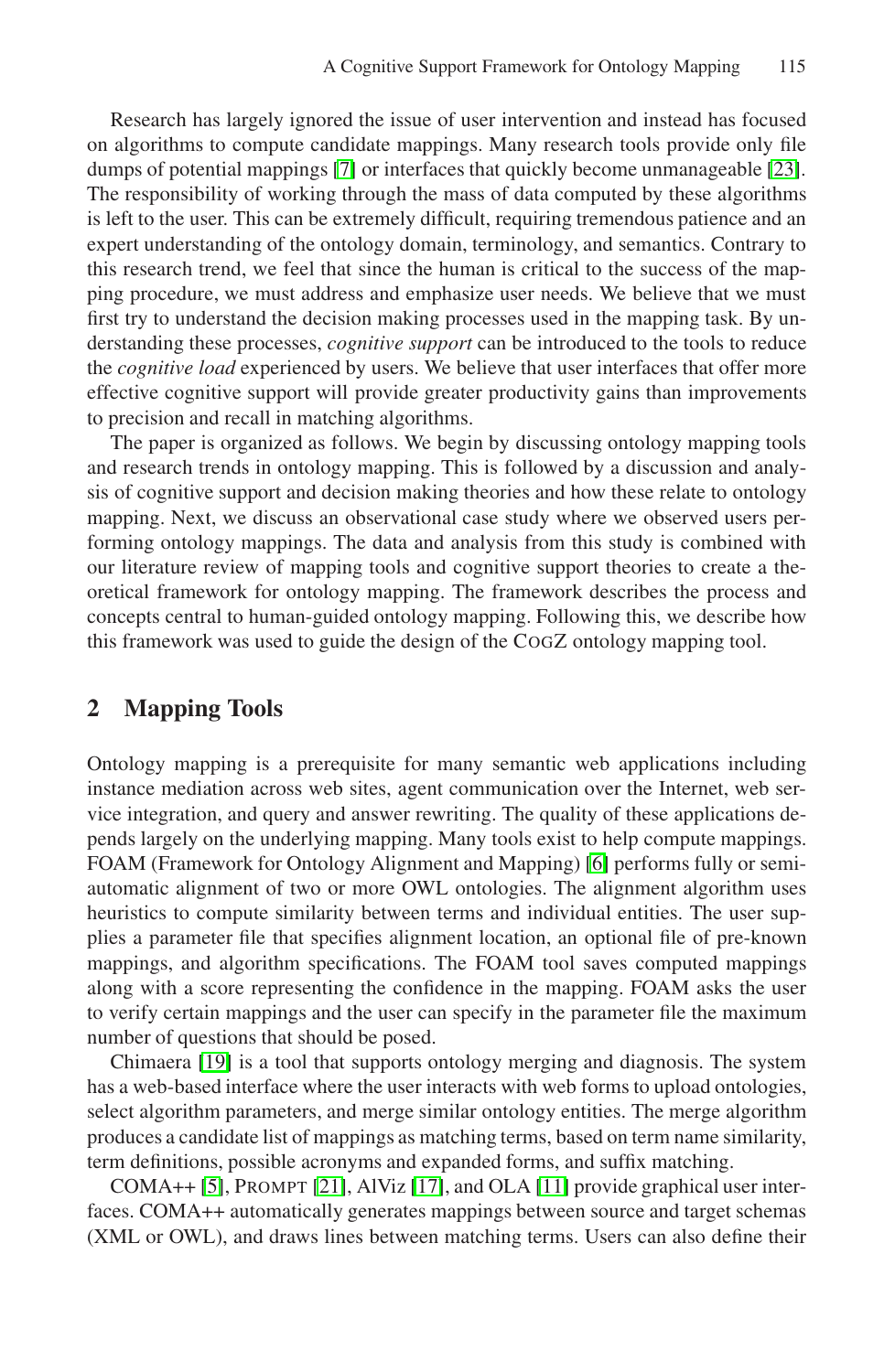own term matches by interacting with the schema trees. Hovering over a potential mapping displays a confidence level about the match as a value between zero and one.

PROMPT, developed by the Stanford Medical Informatics group, was designed as a plugin for the popular ontology editor Protégé. The plugin supports managing multiple ontologies including ontology differencing, extraction, merging, and mapping. The user begins the mapping procedure by specifying a source and target ontology. PROMPT then comp[utes](#page-13-3) an initial set of candidate mappings based largely on lexical similarity between the ontologies. The user works with this list to verify the recommendations or create custom mappings missed by the algorithm. Once a user verifies a mapping, PROMPT's algorithm uses this to perform analysis based on the graph structure of the ontologies. This usually results in further mapping suggestions and the process is repeated until the user deems the mapping complete. Similarly to PROMPT, AlViz is a plugin for Protégé to do ontology mapping. However, the tool is in an early research phase.

OLA (OWL Lite Alignment) provides automated alignment and an environment for [ma](#page-13-4)nipulating alignments [11]. OLA supports parsing and visualization of ontologies, automated computing of similarities between entities, manual construction of alignments, visualization of alignments, and comparison of alignments. The mapping algorithm finds matches by analyzing the structural similarity between the ontologies using graph-based similarity techniques. This infor[matio](#page-13-5)n is combined with label similarity measures to produce mapping correspondences.

Evaluations of these tools have mostly focused on comparing mappings produced with known mappings. PROMPT is an exception in that the authors performed user evaluation experiments [20]. The experiment evaluated tool-generated mapping suggestions by having several users merge two ontologies. The number of steps required, suggestions followed and not followed, and resulting ontologies were all recorded. Precision and recall was used to evaluate [the](#page-13-6) quality of the suggestions. Similarly, Lambrix and Edberg [16] performed a user evaluation of PROMPT and Chimaera [19] for the specific use case of merging ontologies in bioinformatics. The participants were given a number of tasks to perform, a user manual on paper, and the software's help system for support. They were also instructed to "think aloud" during the experiment while an evaluator took notes. Afterwards, the users completed a questionnaire about their experience. The tools were evaluated with the same precision a[nd](#page-12-0) recall measurements used in the previously described PROMPT experiment, while the user interfaces were evaluated using the REAL (Relevance, Efficiency, Attitude, and Learnability) [18] approach. Under both criteria, PROMPT outperformed Chimaera, but the participants found learning how to merge ontologies in either tool was equally difficult. The participants found it particularly difficult to perform non-automated procedures in PROMPT, such as creating user-defined merges.

Ot[her](#page-13-7) than these examples, little research has looked at the user side of mapping. We propose that more comprehensive experiments that focus on how people perform mappings will lead to productivity gains in schema matching [2].

# **3 Cognitive Support and Decision Making**

Cognitive support refers to the assistance that tools provide to humans in their thinking and problem solving [30]. We often rely on external artifacts (tools) to support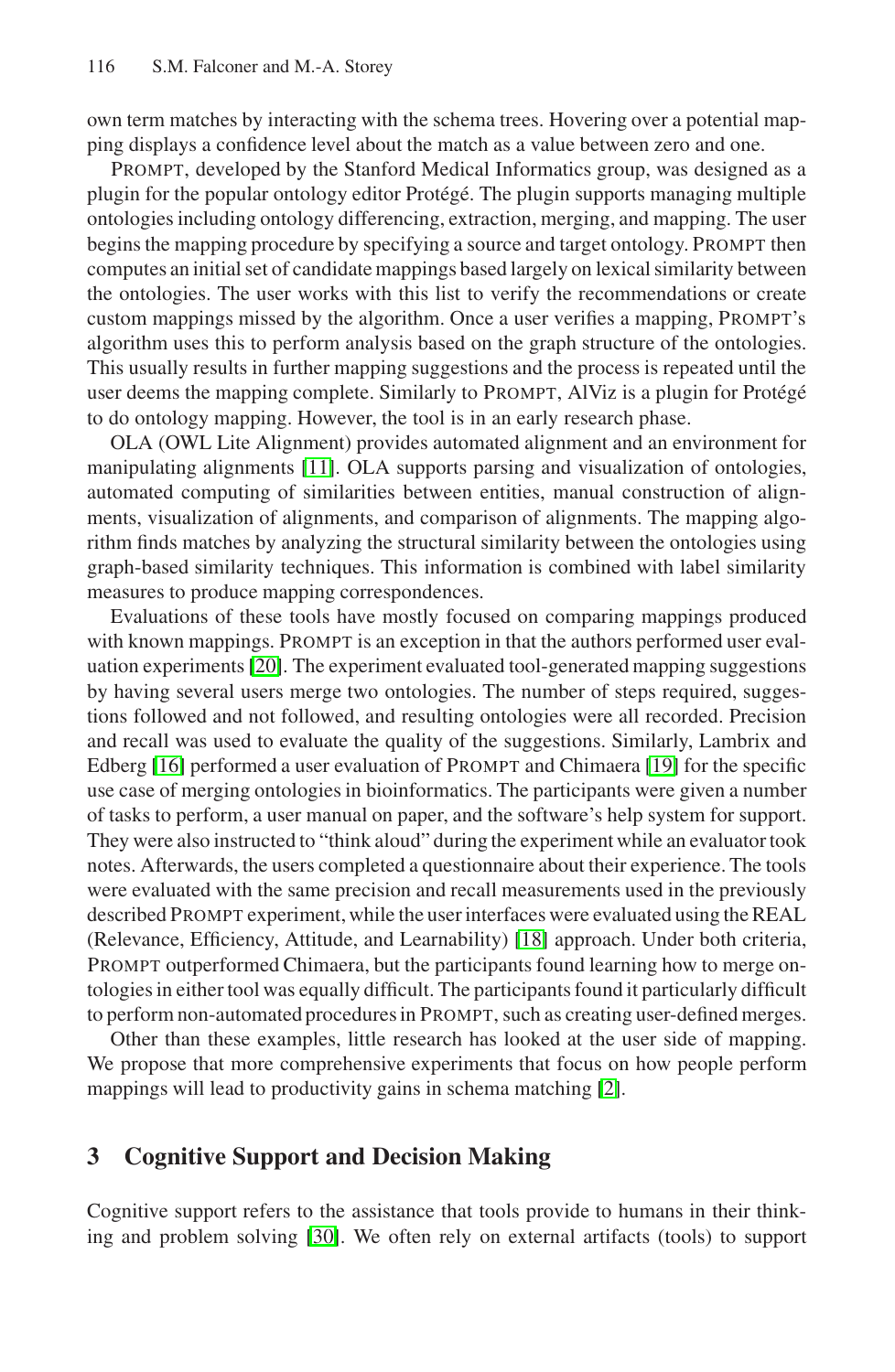cognition, e.g. a sticky note can be used as an external memory source - a reminder about a task we need to complete. In software tools, software artifacts (e.g. menus, search, term completion) can be introduced to support the human user's cognition.

The relationship between thinking and artifacts is not new. Humans tend to adapt their environment to the activities they wish to complete [30]. For example, Kirlik observed that short-order cooks develop strategies for using their environment to ease their mental work. They "may organize the placement of meats in order of doneness, [and] may lay out dishes or plates to serve as a temporary external memory of orders to be prepared" [15, pp. 84]. The goal of cognitive support within a software system is to offload some of the user's cognitive processes involved in performing a task to the soft[w](#page-12-2)are. This can reduce the number of items that a user must internally track and process, allowing them to concentrate their expertise on other parts of the task.

There is a tendency to support users by automating tasks. Full automation is total cognitive support, relieving the user of all cognitive responsibility. However, some tasks are too difficult to fully automate, and the user is left to deal with the complexity of the task. Automation sometimes introduces complexity or frustration, e.g., the endless menu options in automated phone systems. Brainbridge observed that automation provides the least assistance when we need it most, as generally, we can only automate rudimentary tasks [3]. This is supported by the previously discussed user evaluation of PROMPT and Chimaera. The participants note[d th](#page-13-8)at performing non-automated procedures with PROMPT was difficult. This is also true of other mapping tools, which can only automatically discover the simple mappings. It is left to the user to manually create the rest of the mappings with little or no tool support.

In semi-automatic ontology mapping, the automated procedure helps the user heuristically search for mappings by providing suggested or candidate matches. However, for the tool to be effective, it must also support the user by reducing the complexity of analyzing suggested ma[ppin](#page-13-9)gs. There has been a growing realization in the sciences that coping with complexity is central to human decision-making [26]. There are several theories of decision making [and](#page-13-10) thinking process that are relevant to solving ontology mapping problems. For example, research has demonstrated that people often solve problems by selective, heuristic search through large problem spaces and large databases [26]. Experts, such as chess masters, use these techniques to solve complex problems. They cannot analyze all possibilities from one chessboard state so they must prune the search space using heuristics. This type of decision-making process is known as the *heuristic-systematic persuasion model* [2[8\].](#page-13-11)

Related to heuristic search and contextual cues is *filter theory*, which suggests that we make decisions through a series of selection filters [14]. For example, a doctor may begin by asking a patient about their general symptoms and then narrow the focus of the questions based on which diagnoses match the symptoms. In ontology mapping, this decision model can be supported by an overview of the generated mappings with support for user-driven filtering and searching.

*Perceptual contrast effect* describes the effect that humans often make decisions by comparing and contrasting a decision item with a reference item [24]. In mapping, users can compare an unknown mapping to existing mappings, which act as reference items to help reinforce the decision the user is making. Decision makers actively build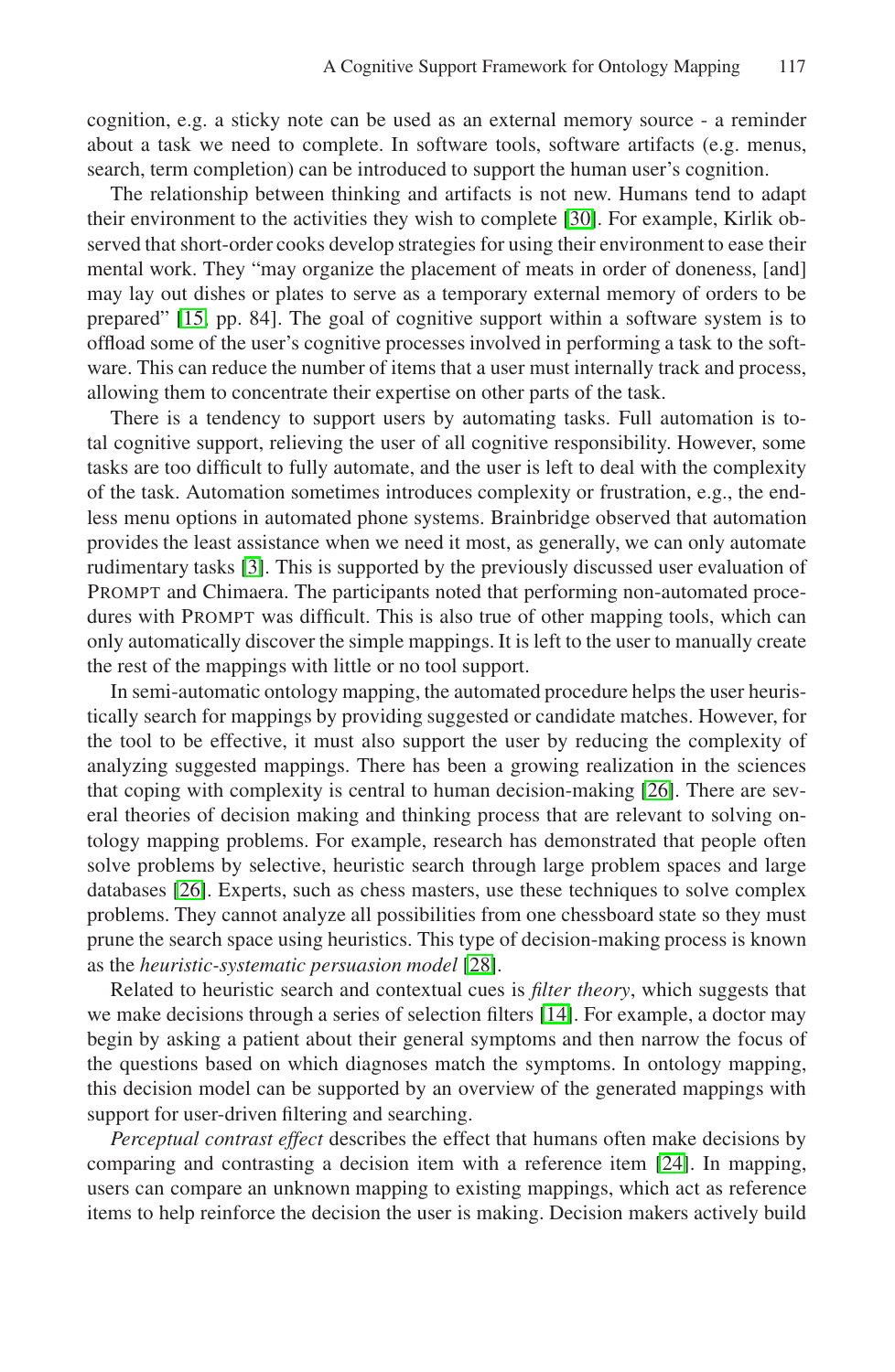a *confirmation bias*, seeking confirmation that they have made a good decision [27]. Tools must provide interfaces to help with the confirmation process (e.g., identifying the local semantic structure of a term in a mapping, the properties of that term, and other possible mappings for the term).

*Multi-attribute choice* describes the decisions we make when comparing situations/ objects with multiple attributes [8]. We tend to compare shared attributes or focus on differences in order to come to a decision. For example, when deciding which computer to purchase, we compare the shared features or attributes of the two machines as well as the differences. In ontology mapping, users may compare shared and unique properties of a class to determine if two class labels represent the same concept.

Each of these theories of decision making contributes to our understanding of how users make mapping decisions and how tool support can assist in this process. In the next section we describe an observational case study that further investigates the user decision making process during ontology mapping.

### **4 Observational Case Study**

#### **4.1 Study Setup**

We observed users performing mappings with two different tools, COMA++ and PROMPT, which were selected for several reasons. First, they both support userinteraction and a graphical user-interface. However, the tools support this interaction differently. COMA++ computes a full mapping between the ontologies and the user then interacts with the ontology trees to remove invalid mappings and create missing mappings. PROMPT produces a list of candidate mappings that the user verifies by completing the suggested mapping or removing the operation. This feedback is used by PROMPT to make further suggestions. Moreover, the user-interfaces for both tools are quite different, allowing us to investigate which type of interface better supports a user's mental model.

Four participants, P1, P2, P3, and P4, were involved in the study. P1 and P2 are graduate students in computer science, while  $P3$  is an ocean sciences graduate student with a physics background, and  $P_4$  has a computer science background and works as a programmer. None of the users had used the tools or performed mappings prior to the study.  $P1$  and  $P2$  were placed in the first team,  $T1$ , while  $P3$  and  $P4$  were on the second team,  $T<sub>2</sub>$ . The sessions were video recorded, teams were told to "think" aloud", and the generated mappings were saved for later analysis. A team approach was used to encourage discussion. Two university-related ontologies were selected for the experiment, one from the University of Maryland (UMD) and the other from Carnegie Mellon University (CMU). The ontologies cover a domain that should be familiar to all participants and are small enough (UMD has approximately 135 concepts, CMU has approximately 54 concepts) to be explored during the short duration of the experiment.

### **4.2 Analysis**

There was a large difference in the users' satisfaction with the tools.  $T1$  felt that by far, PROMPT was the more useful tool. They had a lot of difficulty making sense of the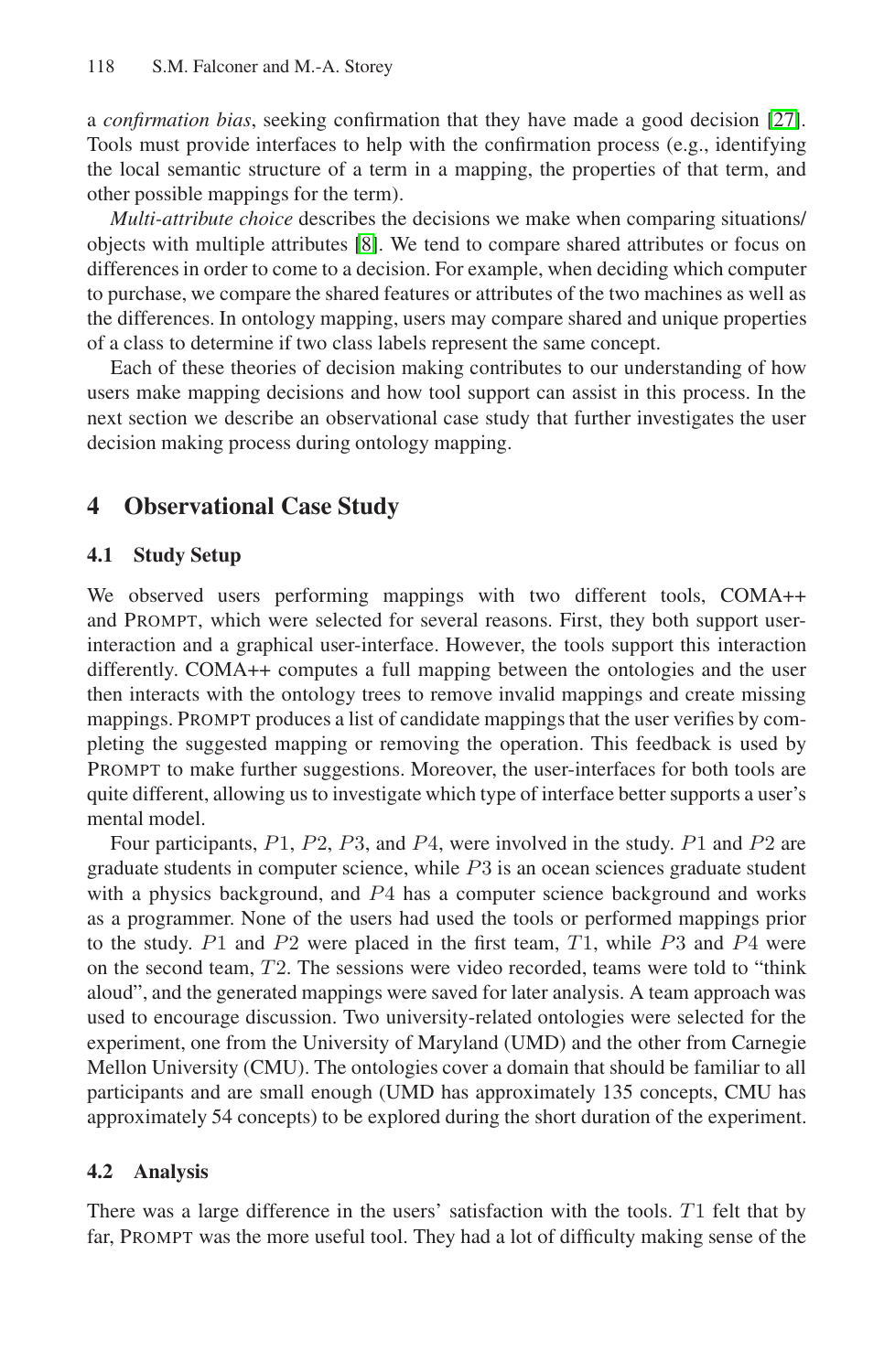mapping lines drawn in COMA++ and  $T1$  ignored the mapping suggestions after using the tool for seven minutes. Productivity greatly improved once they ignored the suggestions. T1 started to rely on remembering what they had mapped before in PROMPT and also their knowledge of the ontology's terms. The participants also highlighted context switching issues with COMA++. They found it difficult to tell what had been mapped and what was left to be verified or mapped. P2 even stated, "How do we know when we're done?"  $T1$  stated during an interview that they felt two people were necessary to use COMA++ effectively because it forced them to remember so much information: where they were in the ontologies, what had been mapped, etc. For example, they mapped one term twice, first correctly, and then later incorrectly. The teams also tended to revisit mapped terms, having forgotten that they had already inspected them.

Conversely,  $T2$  primarily felt that COMA++ was the more effective tool.  $P3$  stated, "COMA++ was easy, was straight-forward, was obvious. The Protégé [PROMPT] tool was irritatingly complex." P4 agreed that PROMPT had a complex interface, but he did not feel that either tool was necessarily better. He stated that COMA++ was simpler, but difficult to use when there were a lot of candidate mapping lines. He did however feel more confident about the mappings he produced using COMA++. PROMPT gave more information for validating a mapping, but that also complicated the process. There could be several contributing factors for this difference in opinion. The order in which the tools were used may have influenced expectations.

From our analysis, we observed that all participants followed a similar decision making process when judging potential mappings. They relied on concept name similarity from either the suggested candidate mappings or the ontology trees as an indicator of a possible alignment. Next, they used both the internal and external structure of the concepts for validation. If the concepts had similar structure (i.e. context), they felt confident that the mapping was valid.  $T_2$  also highlighted that they relied on their domain knowledge of how a university functions to make decisions. These observations directly correspond to some of the decision making theories previously discussed. Exact matches allow the users to quickly filter the mapping suggestions, as in filter theory. Also, users rely on the internal structure of the mapping terms to compare shared and unshared attributes to infer intended meaning. Domain expertise is used (as in the heuristic-systematic persuasion model) to search for appropriate mappings and also contributes to confirmation bias when inspecting a mapping.

The ability to search and filter mappings and ontology data surfaced during the mapping session and interviews. PROMPT supports searching, but this did not work as the participants expected.  $T_1$  mentioned searching repeatedly, especially while using COMA++, which does not have any search facilities. Advanced searching and filtering (e.g., fuzzy searches) may also be needed, because ontology elements may use abbreviations, prefixes, suffixes, and different word orders. Searching is a way for users to explicitly explore a user-driven mapping or to reduce the ontology's complexity.

In PROMPT, both teams relied on the list of candidate mappings for navigation, while in COMA++, the teams relied on the tree structure of the ontologies. With COMA++, the only navigational device is the ontology trees. When participants mapped two concepts they were often able to quickly perform several additional mappings. We believe this is because once they found a mapping that they were sure about, they inferred other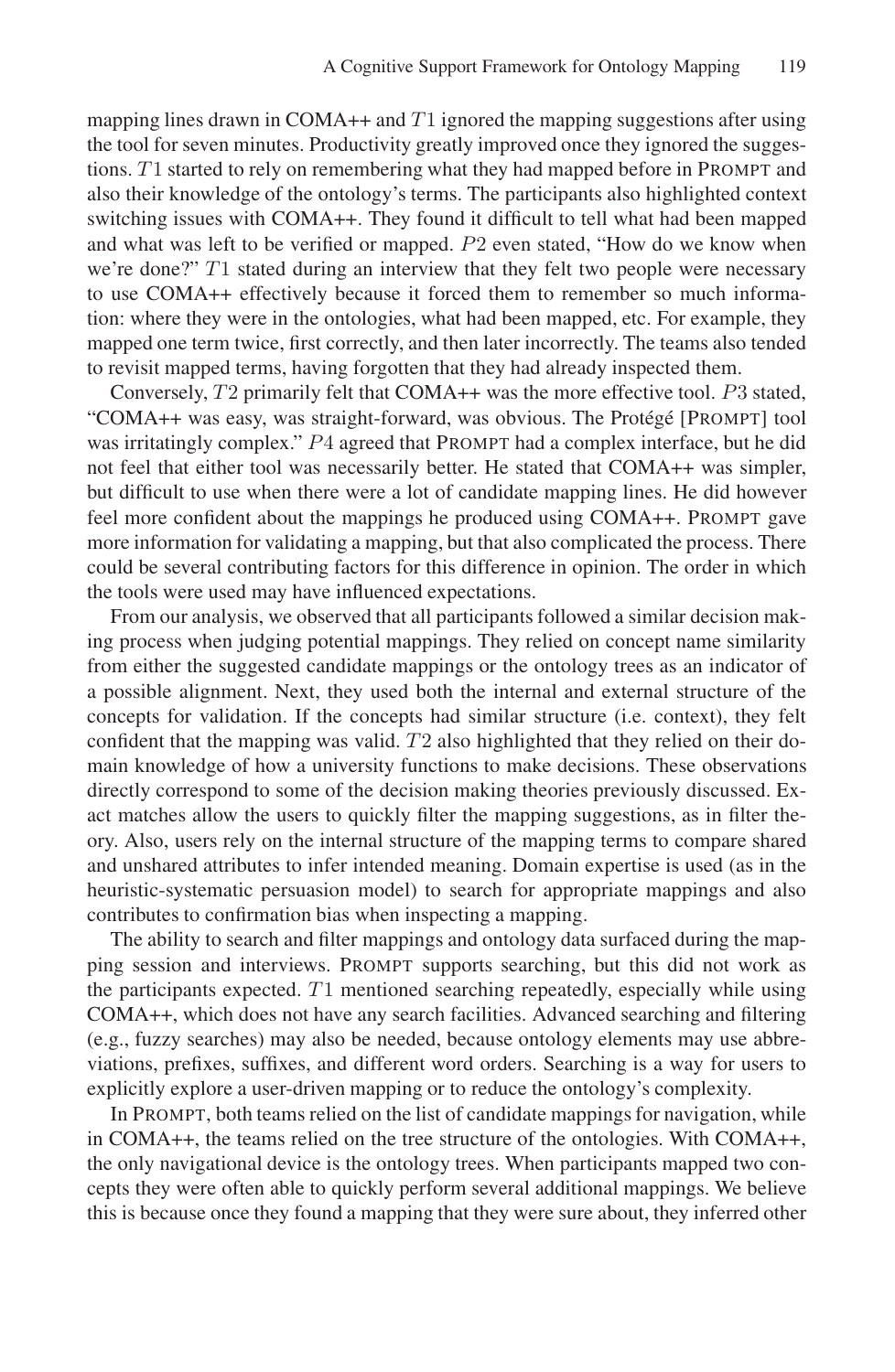mappings of parent and child concepts from the ontology trees. However, in PROMPT, they primarily focused on the candidate list, and mostly ignored the ontology trees. Due to this difference in navigation strategy, we believe that COMA++ may better facilitate learning of the ontologies because the user must browse the trees to perform mappings.

Most of the performed mappings were perceived by the participants as simple or "easy" mappings. However, during the study sessions, both teams were forced to ignore some potential mappings when they could not determine if the mapping was correct or could not agree on a decision. This is an interesting result, because both tools do not support a mechanism for returning to a decision point. It is left to the user to remember to come back and inspect a mapping that they initially ignored.

Both teams emphasized the need to determine what has been mapped and what is left to map.  $T1$  stated that PROMPT supported this better, as it places an "m" icon beside mapped concepts. However, they found it difficult to get a sense for how much they had accomplished and to understand how much was left to complete. Similarly,  $T2$  felt that COMA++ needed to visualize the difference between unverified and verified mappings.

The teams both liked that PROMPT supplied a reason for suggesting a mapping, although sometimes this reason led to confusion and indecision (e.g. "Meeting" potentially mapping to "Thing", as a result of the "ing" suffix).  $T2$  did not feel the confidence value provided by COMA++ (a number between zero and one) was particularly useful. How a tool communicates its candidate mappings relates to how much the user trusts the suggestions.

In summary, the main user concerns seem to stem from the usability of the tool and the cognitive support it offers for manual tasks, rather than the automated mapping generation mechanisms. The main concerns raised were:

- Where should my starting point be for mapping ontologies?
- How do I know when the mapping procedure is complete?
- How can I verify the quality of my mapping?
- How can I identify the most similar areas of the ontologies?
- How can I limit the scope of the mapping?
- How do I flag or indicate a questionable or subjective mapping?
- How can I make temporary decisions and reverse decisions about mappings?

In the following section, the cognitive support framework we propose addresses these user issues within the context of the map[pin](#page-7-0)g algorithm support.

## **5 [Co](#page-13-12)gnitive Support Framework**

In [12], we proposed preliminary cognitive support requirements for ontology mapping tools. Since then, we used data from the observational study and further research into cognitive psychology to develop a theoretical framework describing mapping concepts relating to cognitive support. The framework is shown in Fig. 1 and discussed below.

The framework has four conceptual dimensions: *User Analysis and Decision Making*, *Interaction*, *Analysis and Generation*, and *Representation*, which are based in part on work from [4, pp.7] and [29]. Each dimension represents a concept in the human-guided ontology mapping process. Users internally perform analysis and decision making to understand and validate mappings. Externally, they interact with the tool to acquire information or create mappings. The tool internally performs analysis and generatesmappings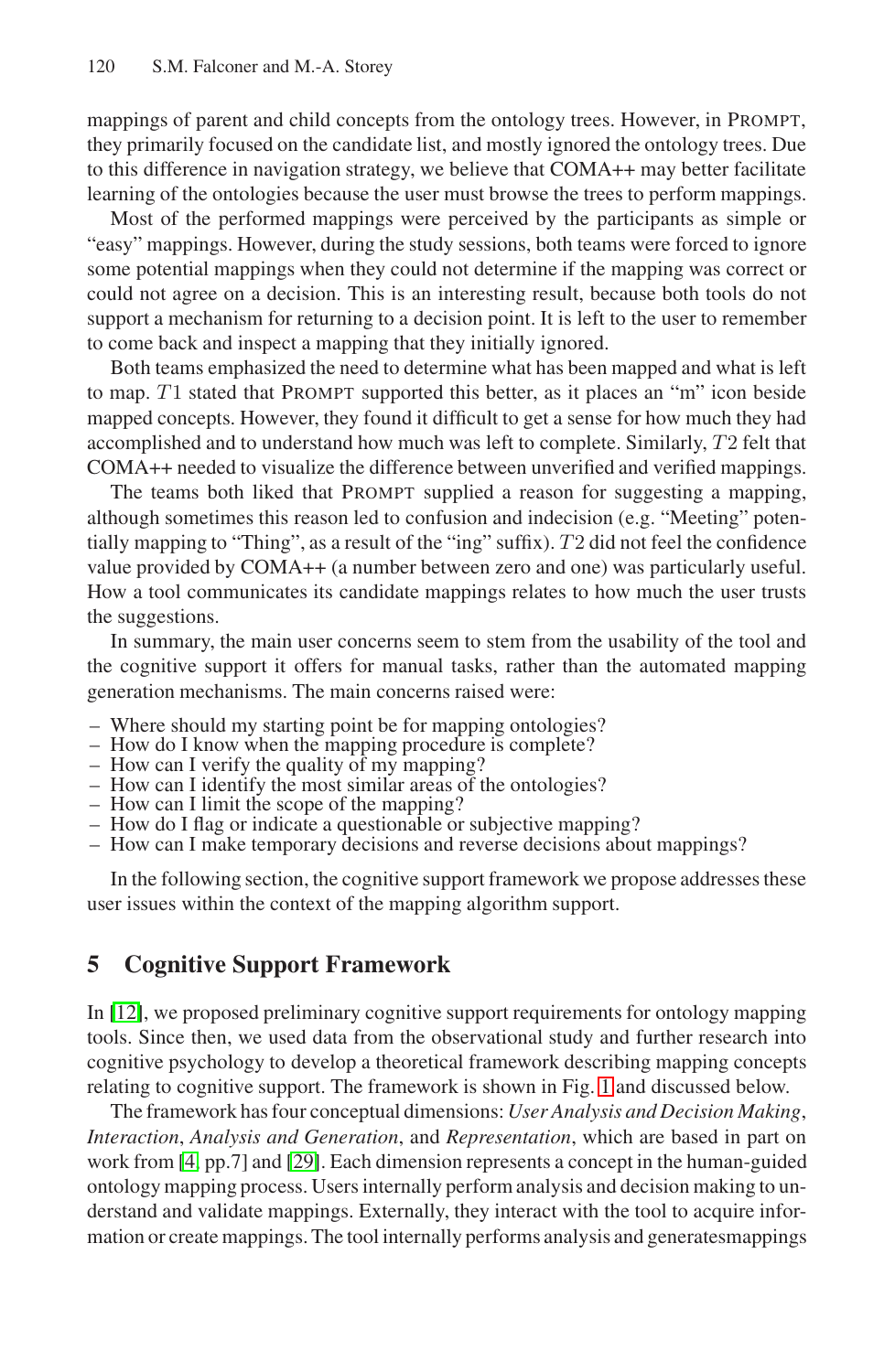

<span id="page-7-0"></span>**Fig. 1.** A theoretical framework for cognitive support in ontology mapping

and externally presents these to the user. Distributed cognition between user and artifact (tool) makes the task manageable. The framework dimensions are described below and corresponding software tool requirements (**REQ**) are described for each framework principle (**FP**).

### **Analysis and Decision Making**

#### **(#1.1) Discover mappings:**

**FP**: Users discover mappings based on their domain knowledge or by exploring the ontologies. This information is often internalized until the user is convinced of the mapping.

**REQ**: Support ontology exploration and manual creation of mappings. Provide tooling for the creation of temporary mappings that the user can address at a later time.

#### **(#1.2) Make mapping decisions:**

**FP**: Users internally make mapping decisions. The tool aids this by suggesting potential mappings that the user validates.

**REQ**: Provide a method for the user to accept/reject a suggested mapping.

#### **(#1.3) Inspect definition of term:**

**FP**: The definition of a term comes from the properties that describe the internal structure of the term. The internal structure helps explain the meaning of the term, which facilitates the user's understanding of the ontology.

**REQ**: Provide access to full definitions of ontology terms.

#### **(#1.4) Inspect context of term:**

**FP**: Context is how a term is used in an ontology. This is derived from the external structure (the is\_a hierarchy) and the internal structure (definition of the term). Context of terms in a mapping help the user verify that the intended meaning of terms are the same.

**REQ**: Show the context of a term when a user is inspecting a suggested mapping.

#### **Interaction Dimension**

#### **(#2.1) Explore ontologies:**

**FP**: User-driven navigation of terms, properties, and relationships in the ontologies enforces understanding of the ontology and discovery of mappings.

**REQ**: Provide interactive access to source and target ontologies.

#### **(#2.2) Explore/verify potential mappings:**

**FP**: Exploring potential mappings aids the user in the verification process.

**REQ**: Support interactive navigation and allow the user to accept/reject potential mappings.

#### **(#2.3) Explore/remove verified mappings:**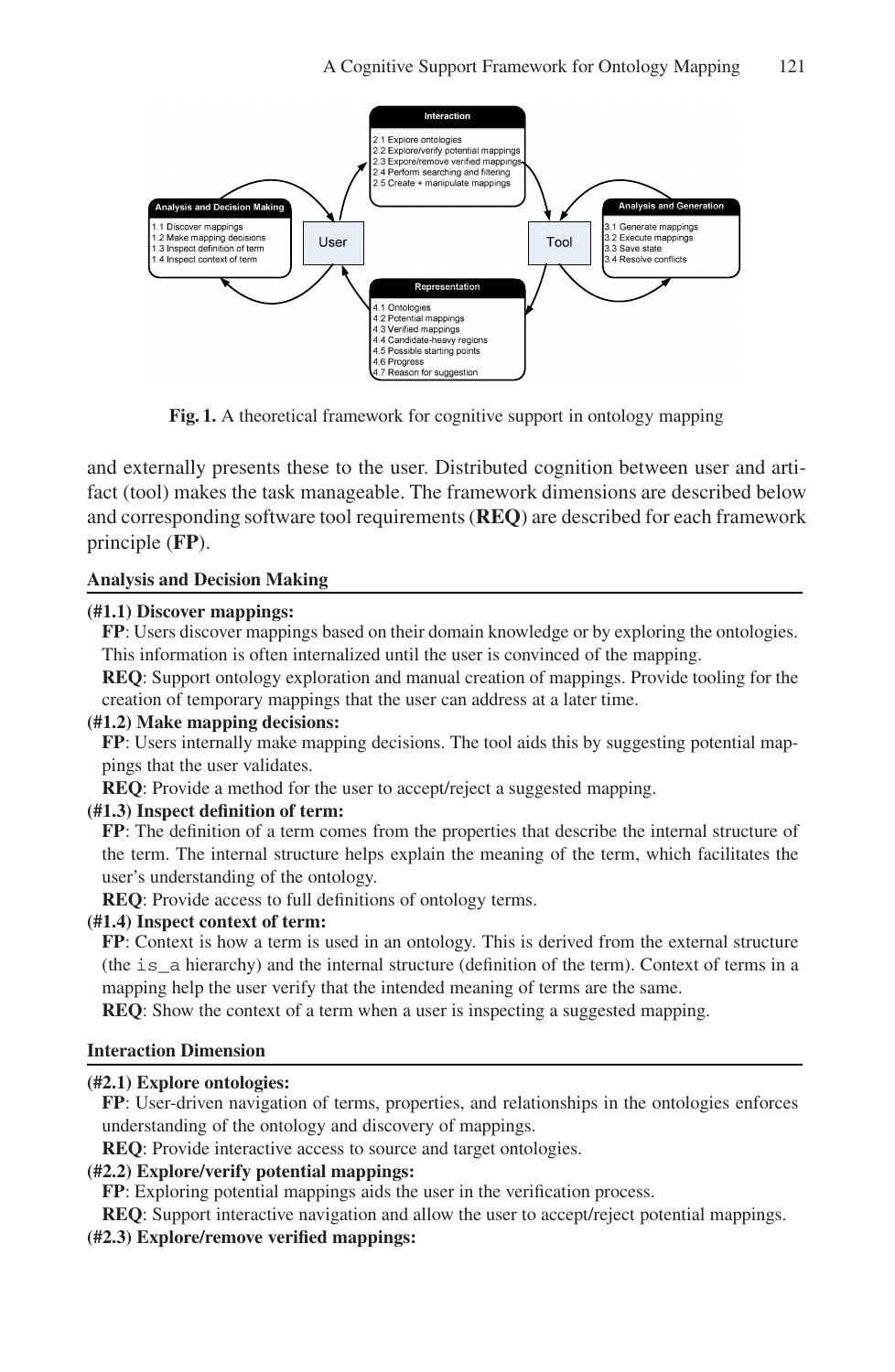**FP**: Navigation of the verified mappings allows the user to explore what they have completed and what is left to complete.

**REQ**: Support interactive navigation and removal of verified mappings.

### **(#2.4) Perform search and filter:**

**FP**: Search and filter facilitates the reduction of information overload for mappings. It also facilitates planning as they allow the user to focus on smaller chunks of the mapping process. **REQ**: Provide support for searching and filtering the ontologies and mappings (e.g. filters to display terms in the ontologies with/without mappings, or display only the mappings with exact name matches.)

### **(#2.5) Direct creation and manipulation of the mappings:**

**FP**: Many mappings are missed by automated procedures, requiring the user to manually create them. Manipulation refers to adding metadata to a verified mapping, such as a reason for the mapping.

**REQ**: Support for adding details on verified mappings and manually create mappings.

### **Analysis and Generation**

### **(#3.1) Generate mappings:**

**FP**: Automatic generation of mappings helps users identify simple mappings.

**REQ**: Support the automatic discovery of some mappings.

### **(#3.2) Execute mappings:**

**FP**: Executing mappings is the process of transforming instances from one ontology to another based on the available mappings. This can be treated as a *debugging* step in creating a complete mapping: the user can verify if the instances created in the target from the source instances are the ones that (s)he expected.

**REQ**: Allow the user to test mappings by automatically transforming instances from the source to the target ontology.

### **(#3.3) Save verification state:**

**FP**: Automatically saving the mapping state and returning to that state with each session relieves the user's working memory from determining where they were, what they were doing, and what their next step is, after an interruption.

**REQ**: The verification process must support potential interruptions by automatically saving and returning users to a given state.

### **(#3.4) Conflict resolution and inconsistency detection:**

**FP**: Conflict resolution helps users determine inconsistencies in the created mappings. They can arise from a variety of situations, such as when two concepts are mapped, but some structural elements that are critical for their definition have not been mapped yet.

**REQ**: Support identification and guidance for resolving conflicts.

## **Representation Dimension**

### **(#4.1) Source and target ontologies:**

**FP**: Representation of the ontologies facilitates understanding and discovery.

**REQ**: Provide a visual representation of the source and target ontology.

### **(#4.2) Potential mappings:**

**FP**: Representation of a potential mapping aids the discovery and decision making process.

**REQ**: Provide a representation of a potential mapping describing why it was suggested, where the terms are in the ontologies, and their context.

### **(#4.3) Verified mappings:**

**FP**: Representation of verified mappings frees a user's working memory from remembering what they have already verified.

**REQ**: Provide a representation of the verified mappings that describe why the mapping was accepted, where the terms are in the ontologies, and their context.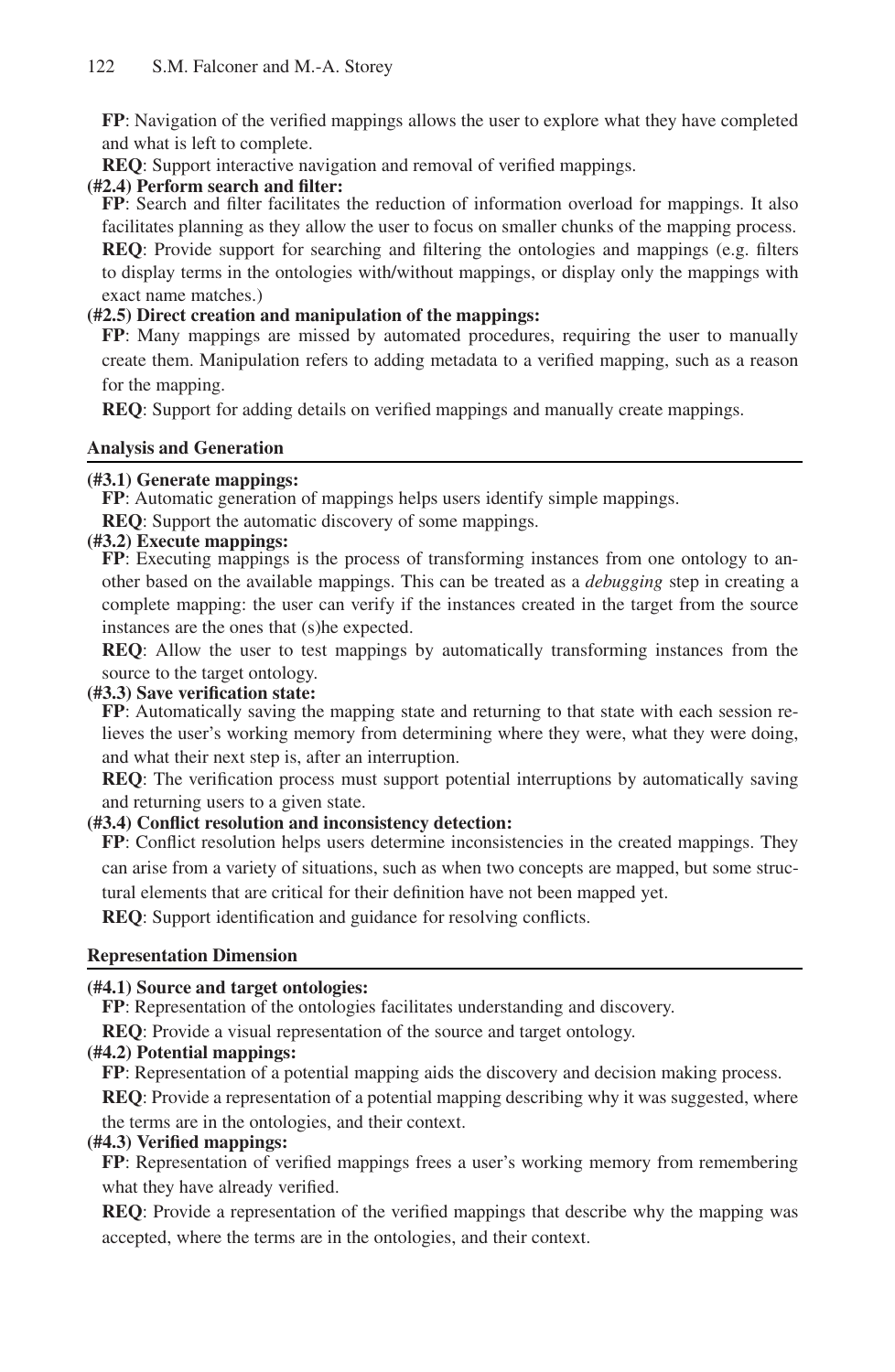### **(#4.4) Identify "candidate-heavy" regions:**

**FP**: Identification of candidate-heavy regions aids the planning procedure for performing mappings. It also facilitates understanding of results from the automated procedure.

**REQ**: Identify visually candidate-heavy regions based on the automated mapping procedure. **(#4.5) Identify possible starting points:**

**FP**: A starting point represents an area of the ontologies or potential mappings where the user may wish to first concentrate their mapping effort.

**REQ**: Indicate possible start points for the user, e.g. flag terms that have exact name matches, as these are generally the most straight-forward mappings to perform.

**(#4.6) Progress feedback:**

**FP**: Progress feedback facilitates planning, as it provides details about where the user is in the overall mapping process. This is also an indicator about the current verification state.

**REQ**: Provide progress feedback on the overall mapping process.

### **(#4.7) Reason for suggesting a mapping:**

**FP**: Mappings auto-generated by the tool can support verification and understanding by "explaining" why the algorithm decided the two terms match. An explanation facility helps the user to decide on a mapping and also builds trust between the algorithm and the user.

**REQ**: Provide feedback explaining how the tool determined a potential mapping.

# **6 Using the Framework to Design a Tool**

In this section, we use the derived requirements to design a plugin for cognitive support in ontology mapping. Rather than building a tool from sc[ratch](#page-13-13), we decided to extend an existing mapping tool with a plugin for cognitive support. We recognized PROMPT as the best match for our cognitive support tool integration. This is because PROMPT already addresses some of the cognitive support requirements we defined and it is available as an open source tool. By working with the PROMPT developers, we created an extensive plugin architecture that allows researchers to easily plug-in their own algorithms, user interface components, and mapping file formats. Using this plugin architecture, researchers can extend many of PROMPT's user interface components. These extensions to PROMPT were first discussed at the "Ontology Matching Workshop 2006" [12].

We decompose the mapping process into steps: al[gor](#page-13-13)ithm for comparison, presentation of mappings, fine-tuning and saving mappings, and execution of mappings. These represent plugin extension points in PROMPT. These extensions allow researchers to move their ideas from prototypes to fully implemented mapping tools, without recreating the entire user interface. These extensions to PROMPT provide the ontology engineering community with a consistent interface for mapping and give users access to a suite of tools and algorithms.

We developed a PROMPT plugin called COGZ (Cognitive Support and Visualization for Human-Guided Mapping Systems). COGZ was first introduced in [12] and contained only a neighborhood graph visualization. The latest version contains cognitive aids to address requirements derived from our framework. Because COGZ works as an extension to PROMPT, it can harness the features of PROMPT and enhance or support them with additional visual components. The plugin architecture also allows any algorithm plugin to indirectly benefit from the cognitive support provided by COGZ.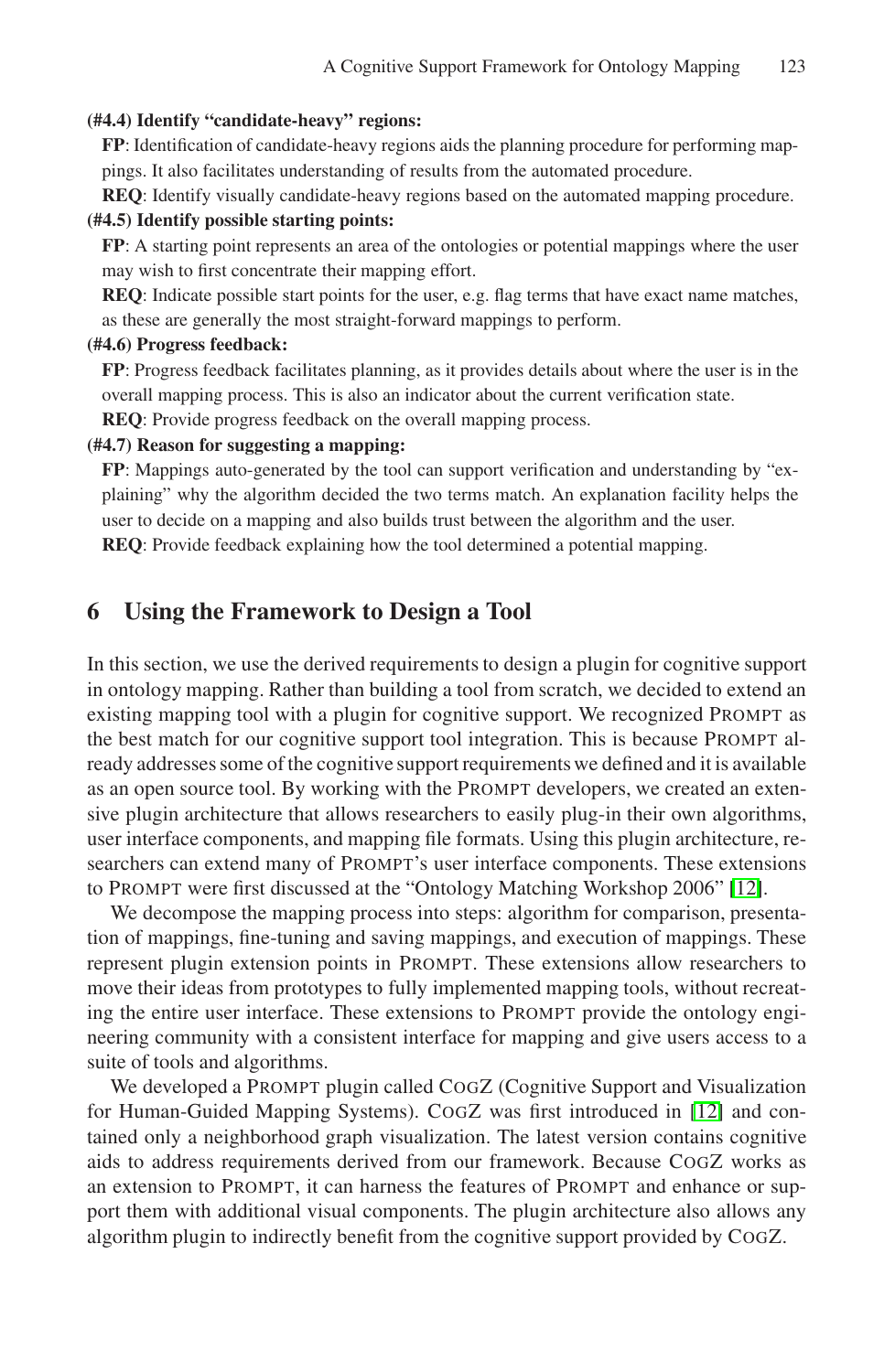

**Fig. 2.** COGZ TreeMap view (A) with enhanced pie chart view (B)

Figure 2 shows the PROMPT+COGZ tool. TreeMaps [25] are used to provide an overview of the ontology and potential mappings (req. 2.1, 2.2, and 2.3). The TreeMap was chosen for several reasons. The overview needed to fit a small area of the user interface yet display a large amount of data. Since TreeMaps are space-filling, they take up the same amount of screen regardless of ontology size. Also, since ontologies can be very large, we needed a visualization that scales well; TreeMaps can visualize several thousand nodes [13]. Color intensity in the TreeMap helps identify candidate-heavy regions of the ontology and mapped regions (req. 4.4 and 4.3). The pie chart view provides details about the number of candidate mappings, mapped concepts, and concepts without an association within each branch of the ontology. This gives an overview about what has and has not been completed within a branch of the ontology (req. 4.6).

A visualization for comparing term neighborhoods is also available. The neighborhoods represent the "context" of the mapping terms, where the context is defined as the immediate structural relationships of an ontology term (req. 1.4). The generated context provides a visual structural comparison between two candidate terms. The COGZ plugin also provides mapping filters that can be used to reduce the number of mappings shown by PROMPT and allow the user to focus on certain types of mappings (req. 2.4 and 4.5). The filters are based on the categories of potential mappings supported in PROMPT (e.g., exact name matches and synonym matches). Users can also use hierarchical filters to display mappings within certain regions of the ontologies.

To support the user's working memory, we introduced temporary mappings by extending PROMPT's candidate mapping list. The user can now flag a mapping as temporary, removing this candidate from the list. Temporary mappings can be viewed within the candidate list either by themselves or with the other candidates. When viewed within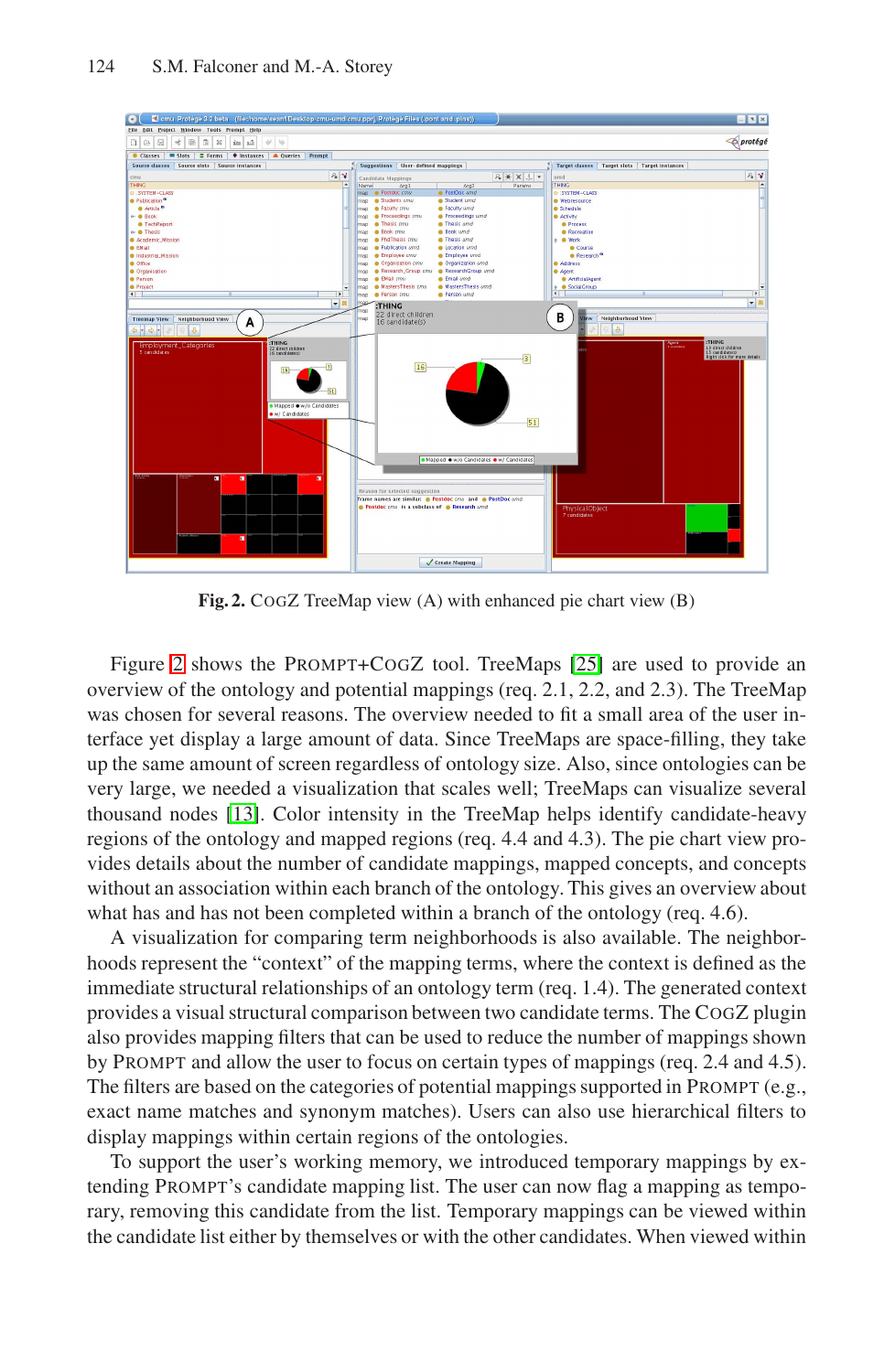

**Fig. 3.** COGZ view for the current mapping state

the existing candidate list, they are highlighted with a light-blue background. If the user performs a mapping with a concept that already has a temporary mapping, the user is reminded about this and asked if they wish to proceed. If they proceed, the corresponding temporary mappings are removed as possible candidate mappings (req. 1.1 and 1.2).

Figure 3 shows an example of COGZ's complete mapping interface (req. 2.3). Mappings are shown as edges drawn between the ontology trees. The view also displays a mapping annotation that can be used by users to explain why they chose to map two terms (req. 2.5). Temporary mappings are displayed as dashed lines between the source and target terms. The view supports semantic zooming or "fisheye" selection to highlight the current focus. The semantic zooming also effectively displays cases of multiple inheritance, as shown in the figure.

An interactive search is supported where the ontology trees are automatically filtered when a user types in a search query. The text of the query is highlighted in matched nodes. The trees can also be filtered to display only terms with or without mappings. This gives the user a quick overview of the specific mappings they've performed. These advanced filters combined with the semantic zooming help reduce the clutter that can occlude the display when there are a large number of mapping lines (req. 2.4).

While most of the requirements are supported by the PROMPT+COGZ tool suite, there are some limitations. PROMPT's support for executing mappings (req. 3.2), saving verific[ation](#page-13-14) state (req. 3.3), manual creation of mappings (req. 2.5), and searching (req. 2.4) need to be further extended by COGZ.

# **7 Discussion and Conclusion**

The semantic web brings structure and formal semantics to web data. The vision is to create a globally linked database of information, where data can be shared between web pages and local data stores [22]. A prerequisite for information sharing is the mapping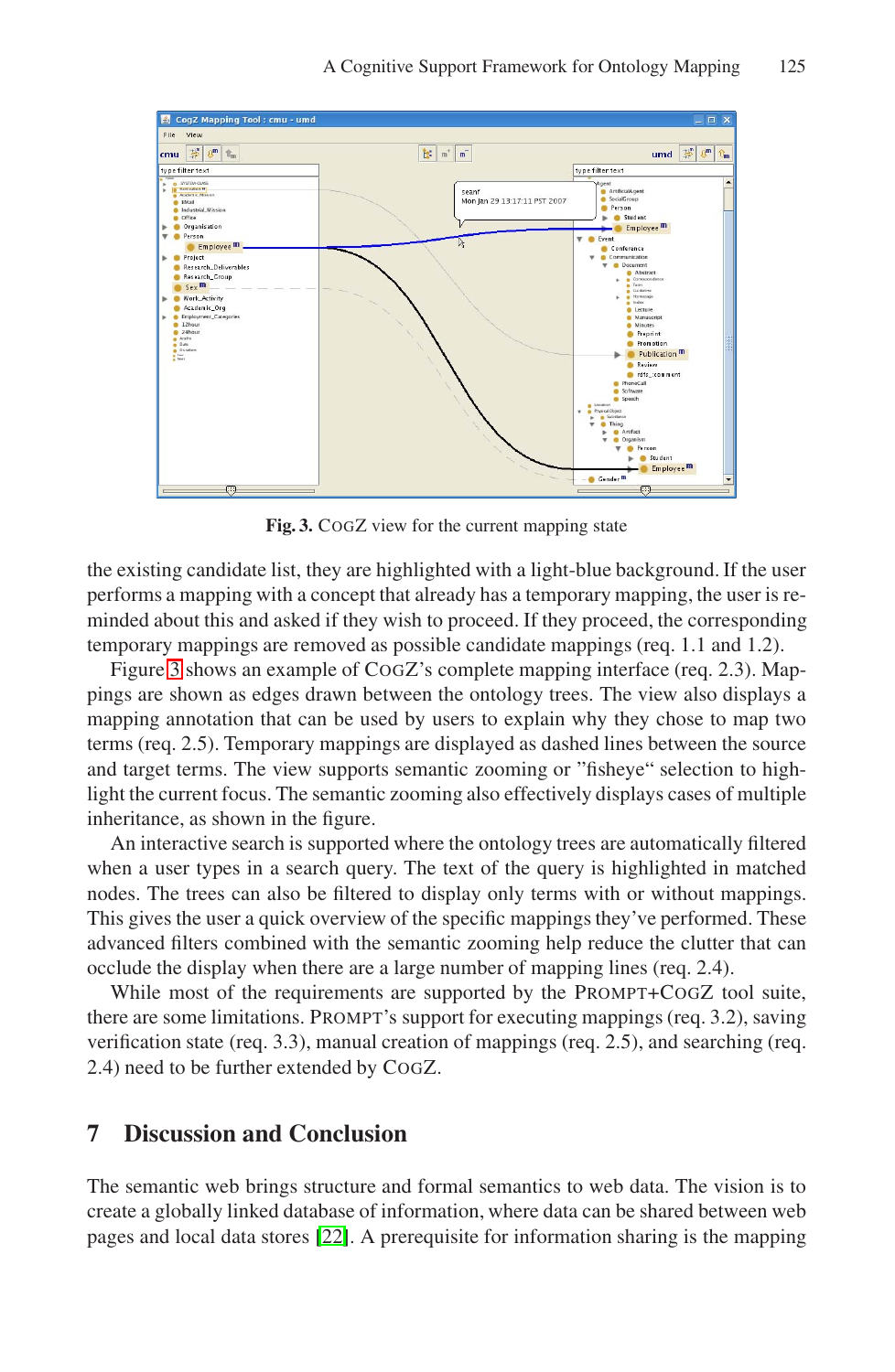of independent data representations. This procedure is usually carried out offline and relies on the knowledge of domain experts. In this paper, we advocate for cognitive support in ontology mapping tools. Existing research points to a tendency to think of the underlying ontology mapping algorithm as mostly independent from the user. We strongly believe that by embracing a unified view of human and machine, cognitive aids introduced to the mapping process will enhance the quality of mappings.

We introduced a cognitive support framework for mapping tools based on existing literature, theories of cognitive support and decision making, our experience, and an observational case study. The framework describes the relationship between user and tool in the mapping process. From the framework, we see that the automated generation of mappings is a small part of the entire mapping procedure. Moreover, based on our observational study, the problems users experience go beyond the processing of the algorithms. Users have trouble remembering what they have looked at and executed, understanding output from the algorithm, remembering why they performed an operation, reversing their decisions, and gathering evidence to support their decisions. We believe addressing these problems is the key to improving the productivity of the users.

The requirements from this framework were used to develop COGZ, a user-interface plugin for the ontology management suite PROMPT. This tool introduces visualizations to support user cognition, filters to reduce mapping scope, mapping annotations, and the novel cognitive aid of a temporary mapping. To support COGZ as an extension to PROMPT, we enhanced PROMPT by developing a plugin architecture to support algorithm plugins, user-interface plugins, and mapping file extensions. This architecture allows us to harness PROMPT's existing framework and to add mapping algorithm tools to PROMPT. This enables researchers to harness PROMPT's architecture by plugging in their tools and ideas, quickly moving from prototype to full implementation. This approach also makes COGZ completely algorithm independent.

<span id="page-12-2"></span><span id="page-12-1"></span><span id="page-12-0"></span>[In the future, we plan to carry](http://www.phon.ucl.ac.uk/home/marco/) out a larger usability study to refine the cognitive support framework and enhance the features of COGZ. The PROMPT development team is also enhancing mapping file extension support and other PROMPT features including conflict resolution and mapping verification.

### **References**

- 1. Performance, parsing and pragmatics,
	- http://www.phon.ucl.ac.uk/home/marco/
- 2. Bernstein, P.A., Melnik, S.: Model management 2.0: Manipulating richer mappings. In: SIGNMOD 2007 (June 2007)
- <span id="page-12-3"></span>3. Brainbridge, L.: Ironies of automation. Automatica 19, 775–779 (1983)
- 4. Detienne, F.: Software Design Cognitive Aspects. Springer, Heidelberg
- 5. H.-H. Do. Schema Matching and Mapping-based Data Integration. PhD thesis, Department of Computer Science, Universität Leipzig (2006)
- 6. Ehrig, M., Sure, Y.: Ontology mapping an integrated approach. In: 1st European Semantic Web Symposium, Heraklion, Greece, Springer, Heidelberg (2004)
- 7. Ehrig, M., Sure, Y.: FOAM–framework for ontology alignment and mapping; results of the ontology alignment initiative. In: Overmars, M.H. (ed.) The Design of Dynamic Data Structures. LNCS, vol. 156, pp. 72–76. Springer, Heidelberg (1983)
- 8. Einhorn, H.J., Hogarth, R.M.: Behavioral decision theory: Processes of judgement and choice. Annual Review of Psychology 32, 53–88 (1981)